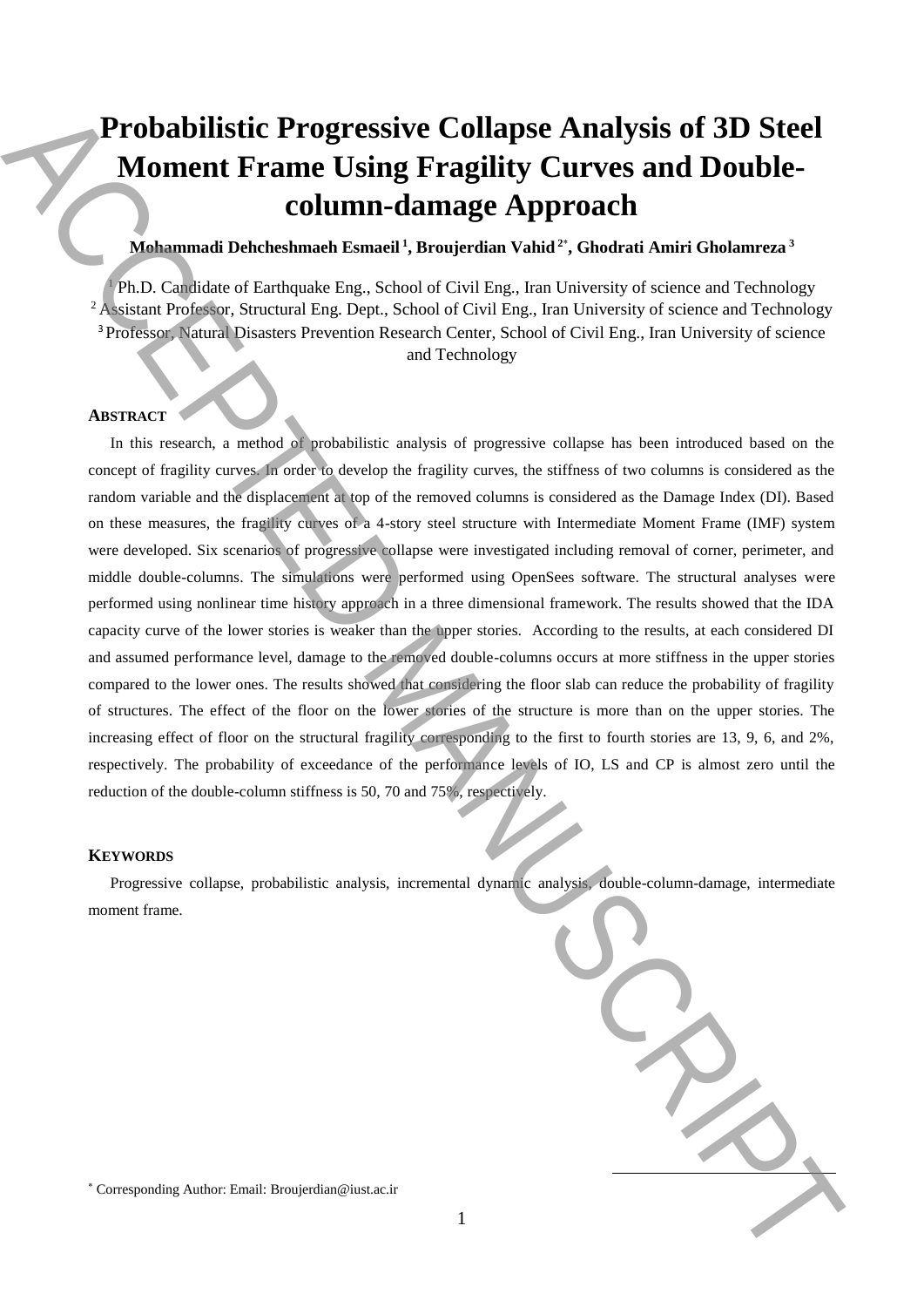#### **1. Introduction**

Progressive Collapse refers to the spread of damage to a structure due to an initial localized failure. In this phenomenon, the redistribution of forces in each path causes the structural members of that path to fracture. Then the load transfer path is changed. This process continues until the collapse of the whole structure or the collapse of a major part of the structure [1].

Qian et al. [2] have surveyed the removal of singlecolumn and double-column columns in the corner of an experimental of one-story concrete structure. Finally, a simple method for estimating the vulnerability behavior of structures under progressive collapse by column removal is presented. Nassir et al. [3] have evaluated the removal of single-column corner and perimeter and compared with the removal of a double-column removal in an 8-story moment concrete structure. Furthermore, it was shown that the double-column removal scenarios are more critical than the single-column removal in terms of creating vertical displacements as well as DCR members in the structure. In the study [4], progressive collapse has been considered in two forms including: sequential, and non-sequential double-column removal. In concrete moment frames, sequential double-column removal due to the delay in the removal of columns can have a positive and negative effect on the moment capacity of the frames. Zhang et al. [5] have investigated the removal of several columns in a system of 6-story steel moment frames. **1.** The column and the speed of damage on the search of search of detection of search of search of the search of the search of the search of the search of the search of the search of the search of the search of the searc

The effect of structural floors can also affect the potential for progressive collapse. Fu et al. [6] investigated composite floors with different dimensions of slab span. Then they showed that the load-bearing capacity of the floor with smaller span dimensions was higher, but the ductility capacity of the roof with larger span dimensions was higher. Exact finite element modeling of floors are often time consuming and volume of computational files. In terms of the effects of floors in the study [7], a simplified method of roof effects in the form of bilinear springs has been proposed.

#### **2. Methodology**

The use of intermediate steel moment frame (IMF) structures are very common in earthquake prone zones. However, there are few studies on this system and there are most of the studies on special steel moment frames [8] [9]. In this study, a 4-story IMF structure is investigated. Using ETABS 2016 software and conventional sections in steel structures, buildings were designed by LRFD method [10]. The plan view of studied structure were showed in Figure 1. In this research, six scenarios of double-column damage were considered according to Figures 1.



**Figure 1. Plan of studied structure**

The gravitational load in this study gradually increases from zero according to Figure 2 (curve w). Then, at the moment of the 5th second, it is completely applied to the structure [11]. In this research, changes in column stiffness have been considered as an intensity measure (IM). In Figure 2 and 3, the column stiffness reduced at 7 seconds. In this research, column removal has not been done directly. Stiffness reduction in structural columns is done dynamically. This reduction in stiffness according to GSA is done in a time equal to 10% of the mode 1 time of the structure. In these figures, the column stiffness is shown with Q and the initial stiffness of the column with Q1 is shown. IDA analysis continues until the final stage of structural beam collapse.

When applying lateral load to the column, first bending deformations occur in the column and then due to the increase in the length of the column. Therefore, a tensile force is created in column. The loading coefficients of the IDA in this section in Figure 3 are therefore considered negative (i.e. inverse and tensile loading). The axis of the vertical Figure 3 is denoted by q. the q value is equal to the difference between Q1 and iQ1 (i.e.  $q = (1 - i)$  Q1).



**Figure 2. Applied gravity load [11] and change in stiffness of**